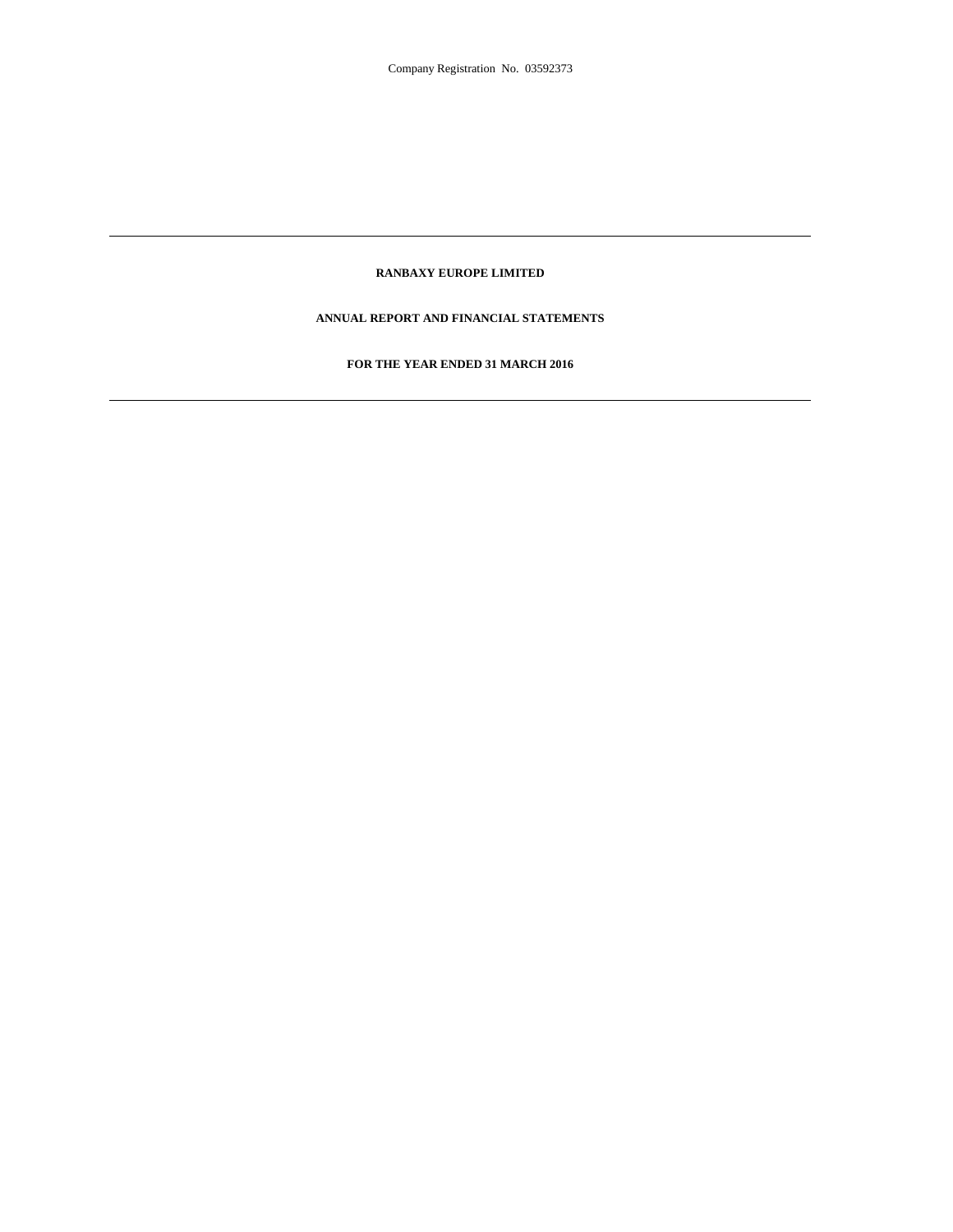# **CONTENTS**

|                                                  | Page(s)  |
|--------------------------------------------------|----------|
| Company Information                              | 2        |
| Strategic Report                                 | 3        |
| Directors' Report                                | 4        |
| <b>Auditor's Report</b>                          | 5        |
| <b>Statement of Income and Retained Earnings</b> | 6        |
| <b>Statement of Financial Position</b>           | 7        |
| Notes to the Financial Statements                | $8 - 13$ |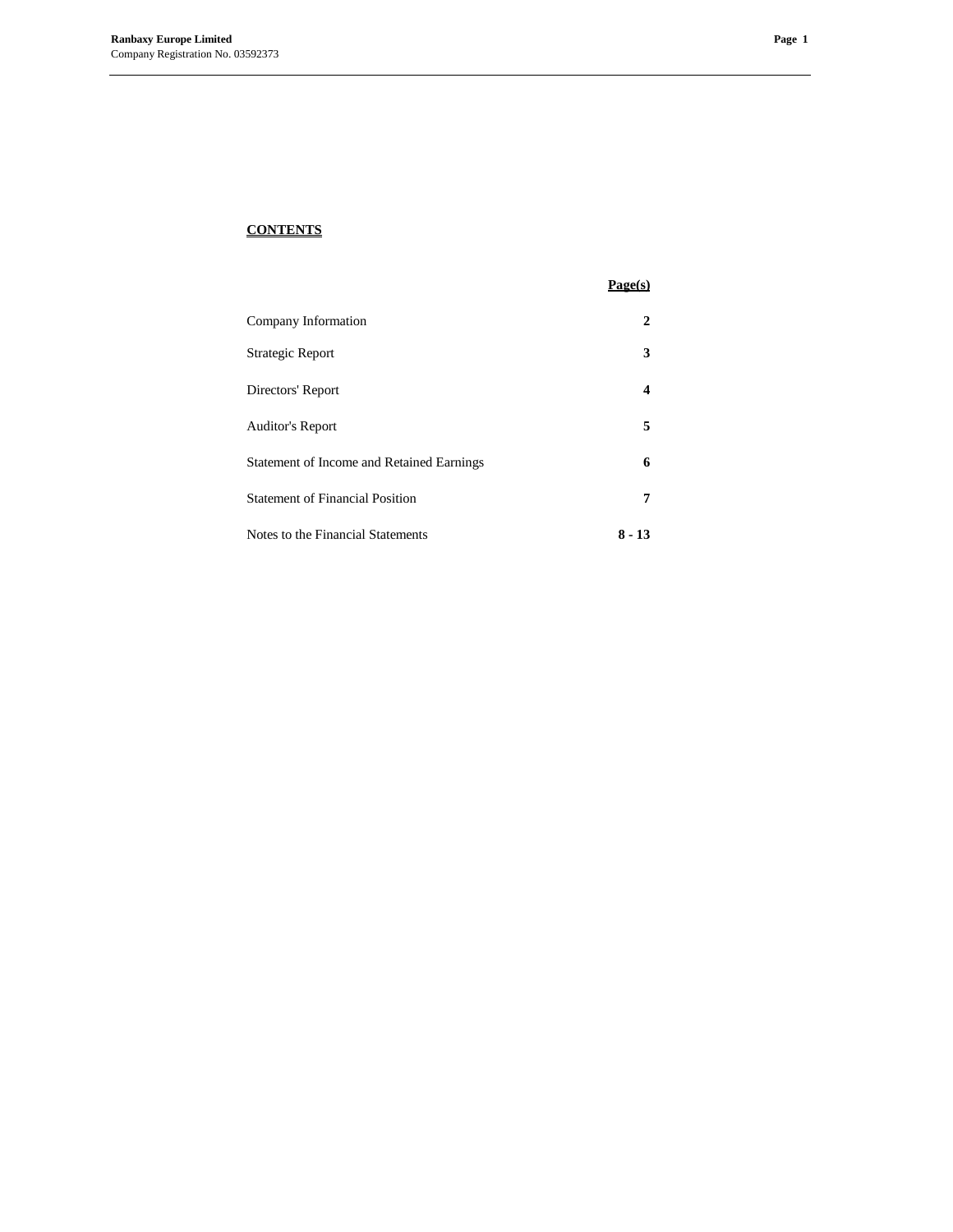# **COMPANY INFORMATION**

| Mr Neeraj Sharma<br>Ms Hellen de Kloet - appointe<br>Mr Prashant Savla - appointed |
|------------------------------------------------------------------------------------|
| 5th Floor, Hyde Park Hayes 3<br>11 Millington Road, Hayes<br>Middlesex, UB3 4AZ    |
|                                                                                    |

**COMPANY NUMBER** 03592373

Ms Hellen de Kloet - appointed 3rd September 2015 Mr Prashant Savla - appointed 3rd September 2015

**BANKERS** HSBC Bank Plc 431 Oxford Street London W1C 2DA

**SOLICITORS** Stevens & Bolton The Billings Guildford Surrey GU1 4YD

**AUDITORS** Anderson Shaw Chartered Certified Accountants Statutory Auditors Scottish Provident House 76 - 80 College Road, Harrow Middlesex, HA1 1BQ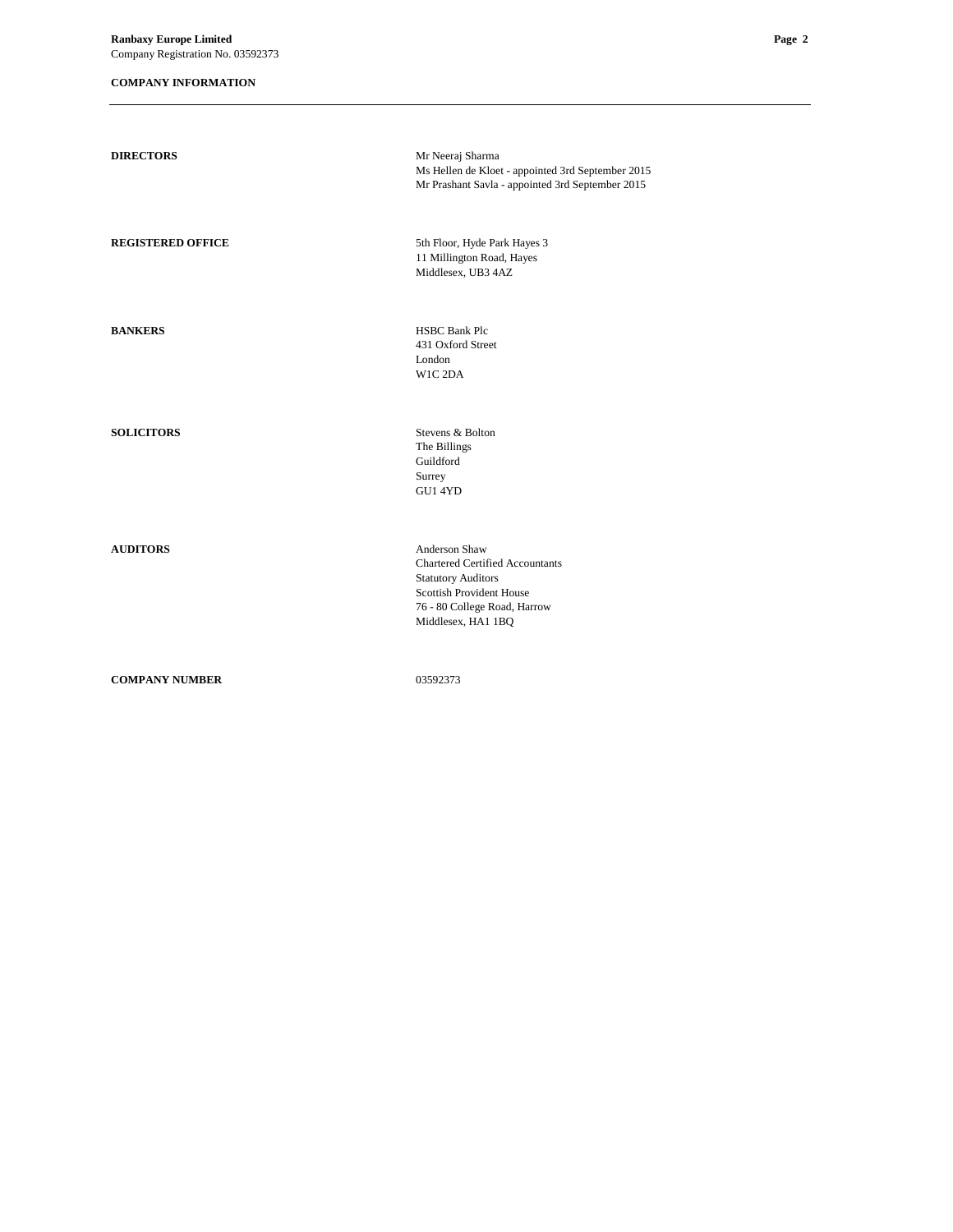# **STRATEGIC REPORT**

**REVIEW OF BUSINESS AND FUTURE DEVELOPMENT**

# **Business overview**

As set out in the Directors' report and in note 1.1 to the financial statements the company is no longer a going concern, as it is the directors intention to liquidate the company, and accordingly the break up basis of accounting has been adopted for the year. As a consequence the remaining assets and liabilities have been disclosed at values at which they are expected to be recovered.

## **Financial Overview**

Turnover for the year ended 31 March 2016 was £2.8m (2015: £5.6m). This reduction was as a result of the business having been transferred to a fellow subsidiary company during the year.

Ranbaxy Europe Limited served as the management services entity for the region with all of its costs being charged out to other trading entities within the region with a mark up. Regional resources are focused on the activities of the local entities ensuring regulatory, statutory & local compliance, business growth and keeping up with future developments within the industry in which it operates.

## **Future Developments**

The company is no longer operating as a going concern as a result of the business having been transferred to a fellow subsidiary company during the year.

## **PRINCIPAL RISKS AND UNCERTAINTIES**

In light of the transfer of the business to another group entity there will be no further ongoing business and accordingly there will be no material risks faced by the company going forward.

This report was approved by the Board on 25 May 2016 By Order of the Board

**Mr Neeraj Sharma Director** Ranbaxy Europe Limtied 5th Floor, Hyde Park Hayes 3 11 Millington Road, Hayes Middlesex, UB3 4AZ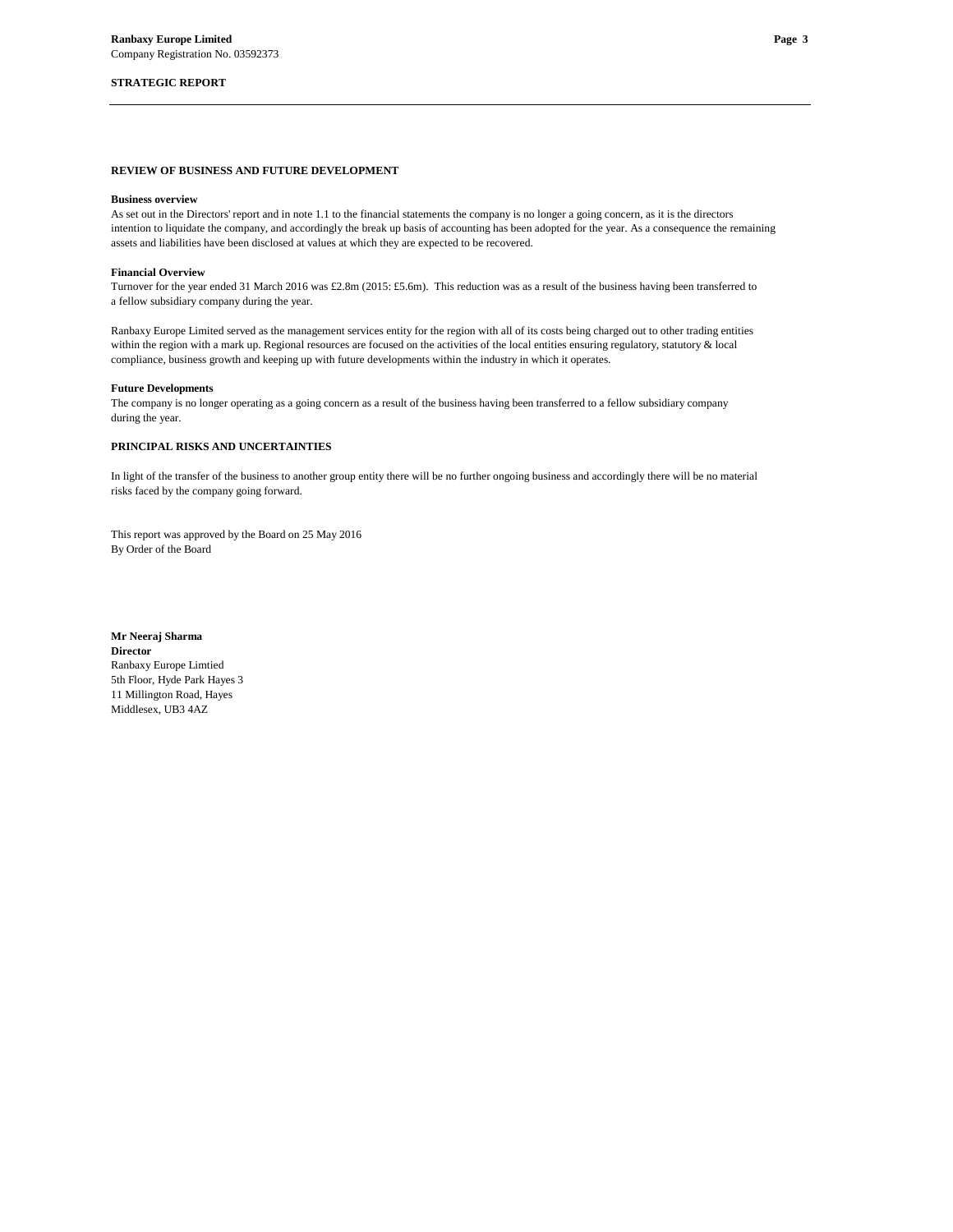## **DIRECTORS' REPORT**

The directors submit their report and the audited financial statements for the year ended 31 March 2016.

### **1. PRINCIPAL ACTIVITY**

The company's principal activity during the year was that of the provision of management services.

### **2. RESULTS AND DIVIDENDS**

The directors report the result for the period as shown in the income statement on page 6. The directors do not recommend the payment of a dividend (2015: £nil) as the funds of the company are fully employed.

## **3. DIRECTORS**

The directors who served the company during the period were as follows:

Mr Vickraman Sattanthan - resigned 3rd September 2015 Mr Maninder Singh - resigned 3rd September 2015 Mr Neeraj Sharma Ms Hellen de Kloet - appointed 3rd September 2015 Mr Prashant Savla - appointed 3rd September 2015

## **4. GOING CONCERN**

The company has made the decision to stop trading having transferred its business to a fellow subsidiary company on 1 October 2015. As it is the intention of the directors to liquidate the company they consider it inappropriate to prepare the financial statements on a going concern basis and therefore the directors have prepared these financial statements on a break-up basis as set out under the basis of preparation (note 1.1.)

## **5. STATEMENT OF DIRECTORS' RESPONSIBILITIES IN RESPECT OF THE STRATEGIC AND DIRECTORS' REPORT AND THE FINANCIAL STATEMENTS**

The directors are responsible for preparing the Strategic and Directors' Report and the financial statements in accordance with applicable law and regulations.

Company law requires the directors to prepare financial statements for each financial year. Under that law they have elected to prepare the financial statements in accordance with UK Accounting Standards and applicable law (UK Generally Accepted Accounting Practice).

Under company law the directors must not approve the financial statements unless they are satisfied that they give a true and fair view of the state of affairs of the company and of the profit or loss of the company for that period. In preparing these financial statements, the directors are required to:

• select suitable accounting policies and then apply them consistently;

• make judgments and estimates that are reasonable and prudent; and • state whether applicable UK Accounting Standards have been followed, subject to any material departures disclosed and explained in the financial

statements; and

• prepare the financial statements on the going concern basis unless it is inappropriate to presume that the company will continue in business.

The directors are responsible for keeping adequate accounting records that are sufficient to show and explain the company's transactions and disclose with reasonable accuracy at any time the financial position of the company and enable them to ensure that the financial statements comply with the Companies Act 2006. They have general responsibility for taking such steps as are reasonably open to them to safeguard the assets of the company and to prevent and detect fraud and other irregularities.

## **6. AUDITORS**

The directors appointed Anderson Shaw as auditors during the year. Pursuant to Section 487 of the Companies Act 2006, the auditors will be deemed to be reappointed and Anderson Shaw will therefore continue in office.

## **7. DISCLOSURE OF INFORMATION TO THE AUDITORS**

The directors who held office at the date of approval of this directors' report confirm that, so far as they are each aware, there is no relevant audit information of which the Company's auditors are unaware; and each director has taken all the steps that he ought to have taken as a director to make himself aware of any relevant audit information and to establish that the Company's auditors are aware of that information.

This report was approved by the Board on 25 May 2016 By Order of the Board

**Mr Neeraj Sharma Director** Ranbaxy Europe Limtied 5th Floor, Hyde Park Hayes 3 11 Millington Road, Hayes Middlesex, UB3 4AZ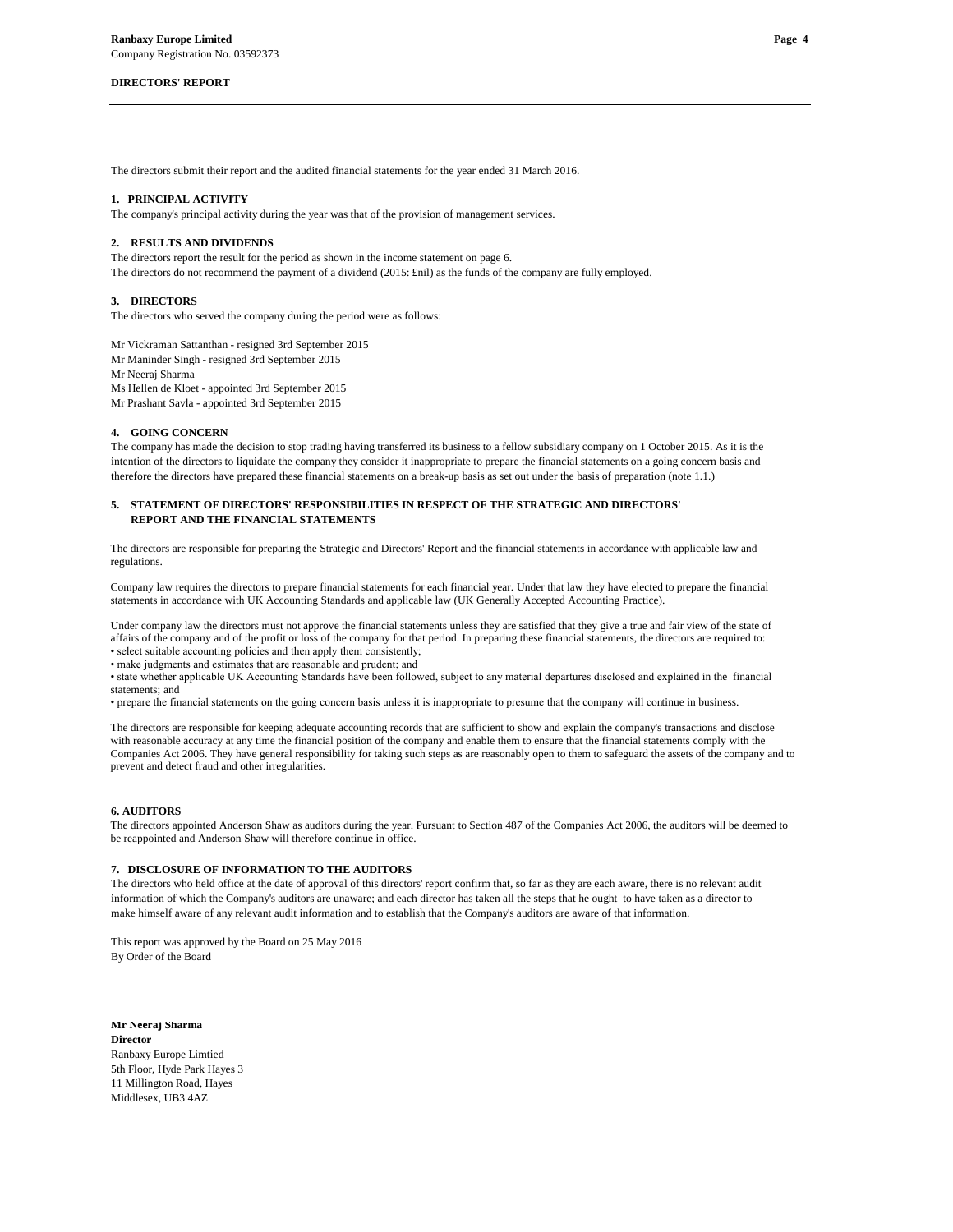We have audited the financial statements of Ranbaxy Europe Limited for the year ended 31 March 2016 set out on pages 6 to 13. The financial reporting framework that has been applied in their preparation is applicable law and United Kingdom Accounting Standards (United Kingdom Generally Accepted Accounting Practice) including FRS 102 "The Financial Reporting Standard applicable in the UK and Republic of Ireland."

This report is made solely to the company's members, as a body, in accordance with Chapter 3 of Part 16 of the Companies Act 2006. Our audit work has been undertaken so that we might state to the company's members those matters we are required to state to them in an auditor's report and for no other purpose. To the fullest extent permitted by law, we do not accept or assume responsibility to anyone other than the company and the company's members, as a body, for our audit work, for this report, or for the opinions we have formed.

## **Respective responsibilities of directors and auditors**

As explained more fully in the Directors' Responsibilities Statement set out on page 4, the directors are responsible for the preparation of the financial statements and for being satisfied that they give a true and fair view. Our responsibility is to audit and express an opinion on the financial statements in accordance with applicable law and International Standards on Auditing (UK and Ireland). Those standards require us to comply with the Auditing Practices Board's Ethical Standards for Auditors.

## **Scope of the audit of the financial statements**

An audit involves obtaining evidence about the amounts and disclosures in the financial statements sufficient to give reasonable assurance that the financial statements are free from material misstatement, whether caused by fraud or error. This includes an assessment of: whether the accounting policies are appropriate to the company's circumstances and have been consistently applied and adequately disclosed; the reasonableness of significant accounting estimates made by the directors; and the overall presentation of the financial statements. In addition, we read all the financial and nonfinancial information in the Directors report and the Strategic report to identify material inconsistencies with the audited financial statements and to identify any information that is apparently materially incorrect based on, or materially inconsistent with, the knowledge acquired by us in the course of performing the audit. If we become aware of any apparent material misstatements or inconsistencies we consider the implications for our report.

## **Opinion on financial statements**

In our opinion the financial statements:

- give a true and fair view of the state of the company's affairs as at 31 March 2016 and of its profit for the year then ended;
- have been properly prepared in accordance with UK Generally Accepted Accounting Practice; and
- have been prepared in accordance with the requirements of the Companies Act 2006.

### **Opinion on other matter prescribed by the Companies Act 2006**

In our opinion the information given in the Strategic Report and the Directors' Report for the financial year for which the financial statements are prepared is consistent with the financial statements.

## **Matters on which we are required to report by exception**

We have nothing to report in respect of the following matters where the Companies Act 2006 requires us to report to you if, in our opinion:

- adequate accounting records have not been kept, or returns adequate for our audit have not been received from branches not visited by us; or
- the financial statements are not in agreement with the accounting records and returns; or
- certain disclosures of directors' remuneration specified by law are not made; or
- we have not received all the information and explanations we require for our audit.

## **Emphasis of matter**

In forming our opinion on the financial statements, which is not modified, we have considered the adequacy of the disclosures made in the notes to the financial statements. The directors have resloved to cease trading on 1 October 2015 and the financial statements have not been prepared on a going concern basis.

**Bharatkumar L Shah (Senior Statutory Auditor) for and on behalf of Anderson Shaw, Statutory Auditors**

Chartered Certified Accountants Scottish Provident House 76 - 80 College Road, Harrow Middlesex, HA1 1BQ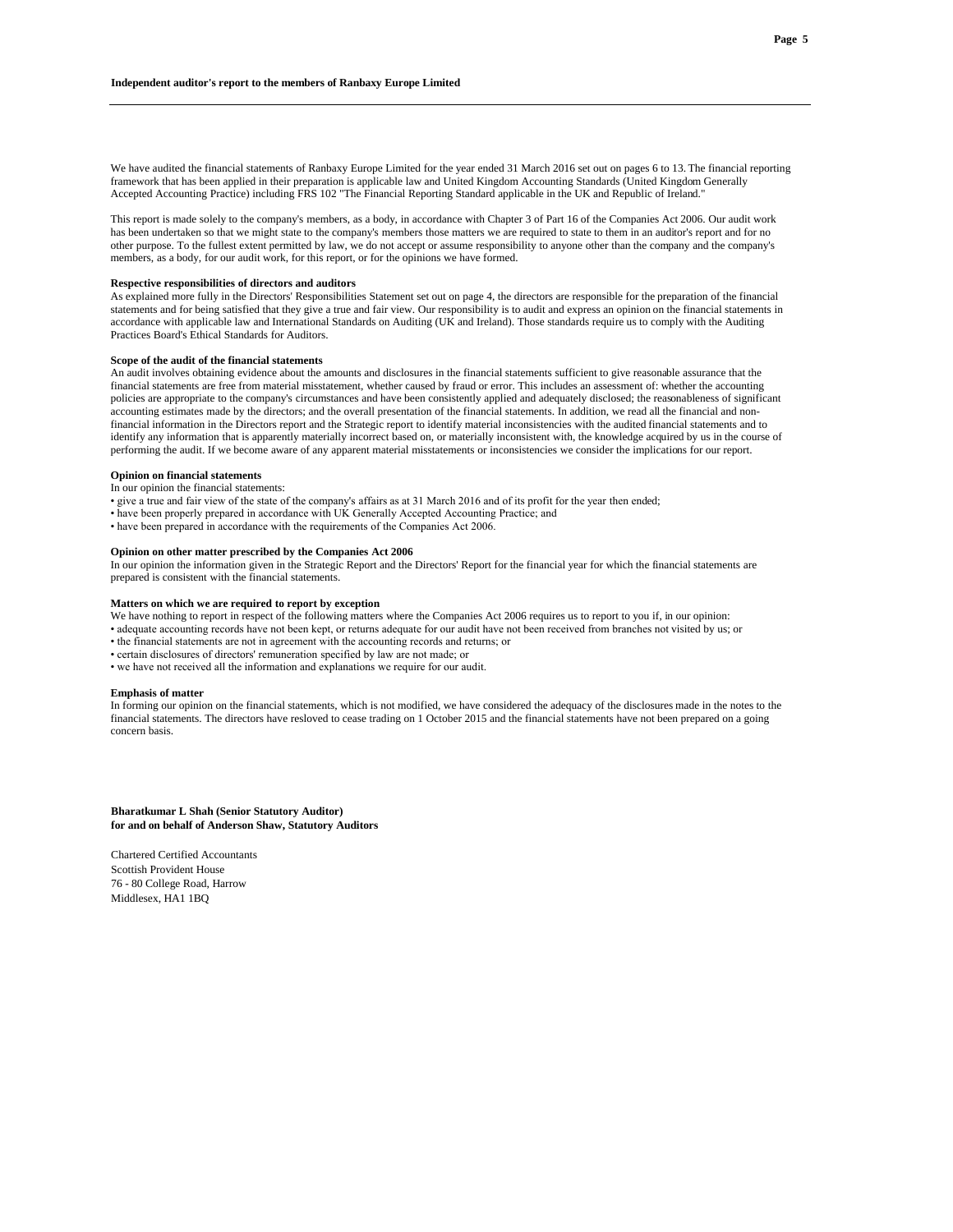# **STATEMENT OF INCOME AND RETAINED EARNINGS for the year ended 31 March 2016 The notes on pages 8 to 13 form part of these financial statements**

|                                                       | <b>Notes</b> |             |             |
|-------------------------------------------------------|--------------|-------------|-------------|
|                                                       |              | 2016        | 2015        |
|                                                       |              | £           | £           |
| <b>Turnover</b>                                       | 2            | 2,851,952   | 5,571,284   |
| Administrative Expenses                               | 3            | (2,629,376) | (5,305,986) |
| Profit on ordinary activities before taxation         | 4            | 222,576     | 265,298     |
| Tax on profit on ordinary activities                  | 5            | (63, 652)   | (74, 266)   |
| Retained profit on ordinary activities after taxation |              |             |             |
| and total comprehensive income                        |              | 158,924     | 191,032     |
|                                                       |              |             |             |
| Accumulated profit at the start of the year           |              | 1,662,311   | 1,471,279   |
| Accumulated profit at the end of the year             |              | 1,821,235   | 1,662,311   |

There were no recognised gains or losses other than the profit for the financial year. All activities are classified as discontinued.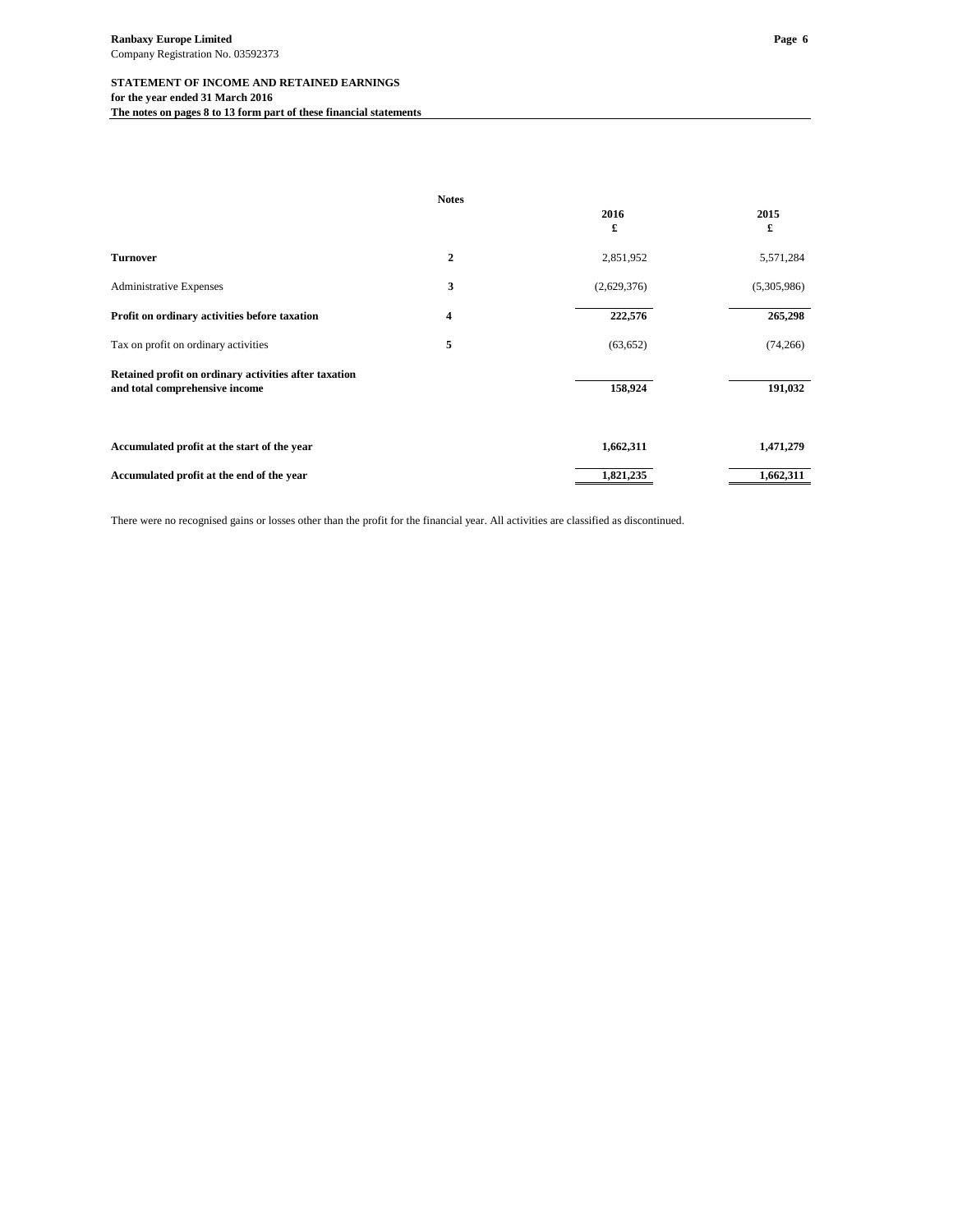# **STATEMENT OF FINANCIAL POSITION as at 31 March 2016 The notes on pages 8 to 13 form part of these financial statements**

|                                                          | <b>Notes</b> |           | 2016<br>£ |           | 2015<br>£   |
|----------------------------------------------------------|--------------|-----------|-----------|-----------|-------------|
| <b>FIXED ASSETS</b>                                      |              |           |           |           |             |
| Tangible assets<br>Investments                           | 6<br>7       |           |           |           | 52,635      |
|                                                          |              |           |           |           | 6<br>52,641 |
| <b>CURRENT ASSETS</b>                                    |              |           |           |           |             |
| Debtors                                                  | 8            | 760,511   |           | 1,958,947 |             |
| Investments                                              | 7            | 6         |           |           |             |
| Cash at Bank and in hand                                 |              | 1,618,251 |           | 1,035,929 |             |
|                                                          |              | 2,378,768 |           | 2,994,876 |             |
| <b>CREDITORS: amounts falling due</b><br>within one year | 9            | 547,533   |           | 1,239,251 |             |
| <b>NET CURRENT ASSETS</b>                                |              |           | 1,831,235 |           | 1,755,625   |
| TOTAL ASSETS LESS CURRENT LIABILITIES                    |              |           | 1,831,235 |           | 1,808,266   |
| Provision for Liabilities and Charges                    | 10           |           |           |           | 135,955     |
| <b>NET ASSETS</b>                                        |              |           | 1,831,235 |           | 1,672,311   |
| <b>CAPITAL AND RESERVES</b>                              |              |           |           |           |             |
| Share capital                                            | 14           |           | 10,000    |           | 10,000      |
| Profit & Loss Account                                    |              |           | 1,821,235 |           | 1,662,311   |
| TOTAL EQUITY SHAREHOLDERS' FUNDS                         |              |           | 1,831,235 |           | 1,672,311   |

These financial statements were approved by the Board of Directors on 25 May 2016

Mr Neeraj Sharma **Director**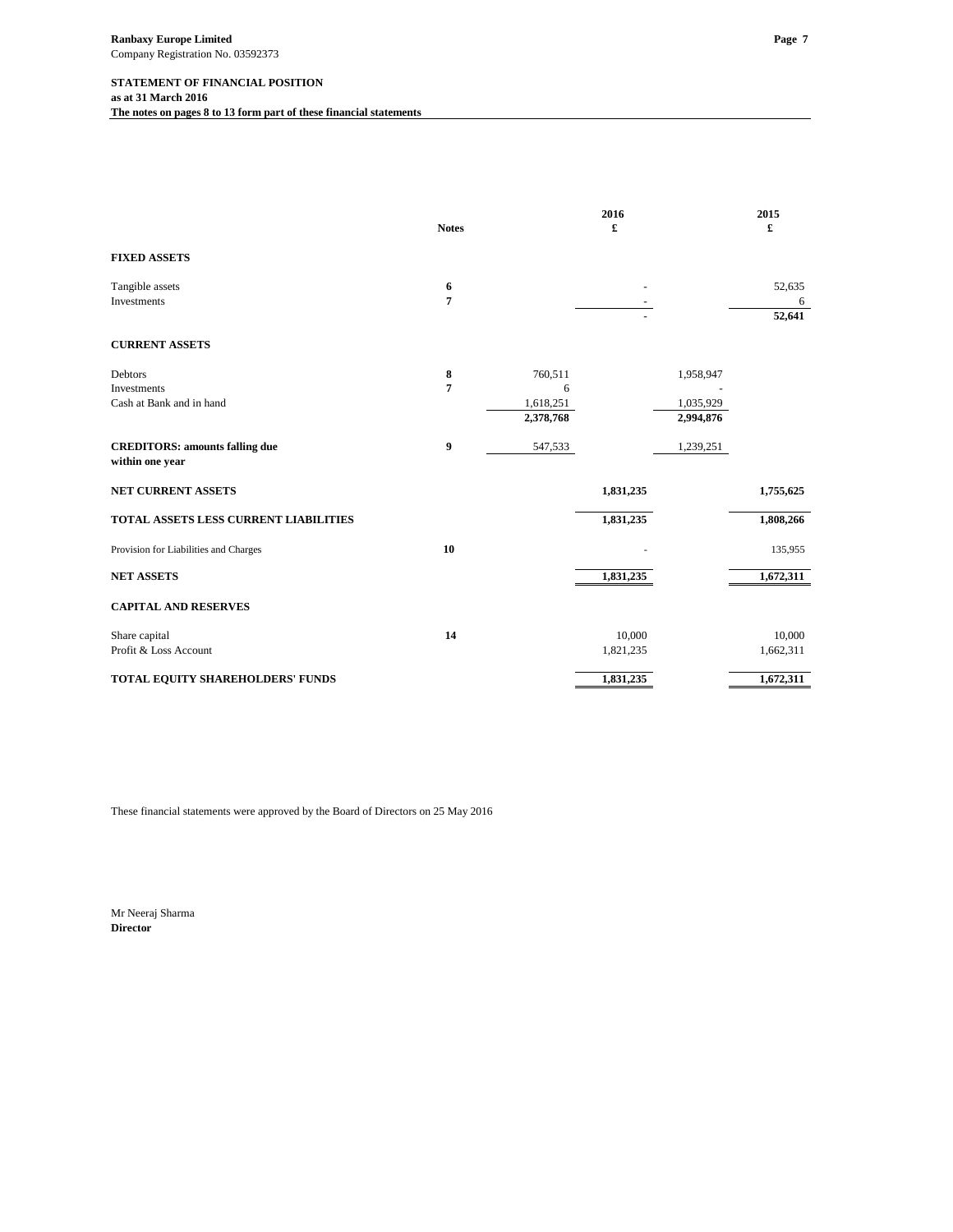# **1. ACCOUNTING POLICIES**

## 1.1 *Accounting basis and accounting standards*

The financial statements have been prepared in accordance with Financial Reporting Standard 102 (FRS 102) issued by the Financial Reporting Council applicable in the UK and Republic of Ireland.

As set out in the Directors' report, due to the company ceasing to trade, the directors have decided to prepare the financial statements on a basis other than that of a going concern. The financial statements have been prepared on a break-up basis at the year end. In adopting the break-up basis at the year end the following policies were implemented:

- all assets have been disclosed as current assets at values at which they are expected to be realised

- all liabilities are reflected as current liabilities at the full amount at which they are expected to materialise

## 1.2 *Cash flow statement*

Under FRS 102 the Company is exempt from the requirement to prepare a cash flow statement on the grounds that a parent undertaking includes the Company in its own published consolidated financial statements.

## 1.3 *Turnover*

Turnover represents amounts receivable for the provision of management services net of value added tax. Income is recognised for management services which have been provided based on a mark up on administrative expenses.

## 1.4 *Tangible fixed assets and depreciation*

Tangible fixed assets are initially stated at cost less depreciation. Depreciation is provided on all tangible fixed assets at rates estimated to write off the cost, less estimated residual value, of each asset on a straight line basis over its expected useful life, as follows:

| <b>Short Leasehold Premises</b> | 5 years |
|---------------------------------|---------|
| Furniture, fixtures & fittings  | 5 years |
| Office Equipment                | 5 years |
| Computer Equipment              | 3 years |

## *1.5 Pensions*

The company operates a defined contribution pension scheme for the benefit of the employees. The assets of the scheme are administered by trustees in a fund independent from those of the company. Contributions payable to the scheme in respect of the accounting period are charged to the profit and loss account.

## 1.6 *Deferred taxation*

Deferred tax is recognised on all timing differences, where the transactions or events that give the company an obligation to pay more tax in the future, or a right to pay less tax in the future, have occurred by the balance sheet date. Deferred tax assets are recognised when it is more likely than not that they will be recovered. Deferred tax is measured using rates of tax that have been enacted or substantively enacted by the balance sheet date.

## 1.7 *Operating leases*

Rentals under operating leases are charged to income on a straight line basis over the lease term.

#### 1.8 *Foreign currencies*

Transactions in foreign currencies are recorded at the rate ruling at the date of the transaction. Monetary assets and liabilities denominated in foreign currencies are retranslated at the rate of exchange ruling at the balance sheet date. All exchange differences are dealt with in the profit and loss account.

#### 1.9 *Going Concern*

The company made the decision to cease trading following the transfer of its business to a fellow subsidiary company. It is the intention of the directors to liquidate the company and they therefore consider it inappropriate to prepare the financial statements on a going concern basis and therefore these financial statements have been prepared on a break-up basis as set out under the basis of preparation (note 1.1.)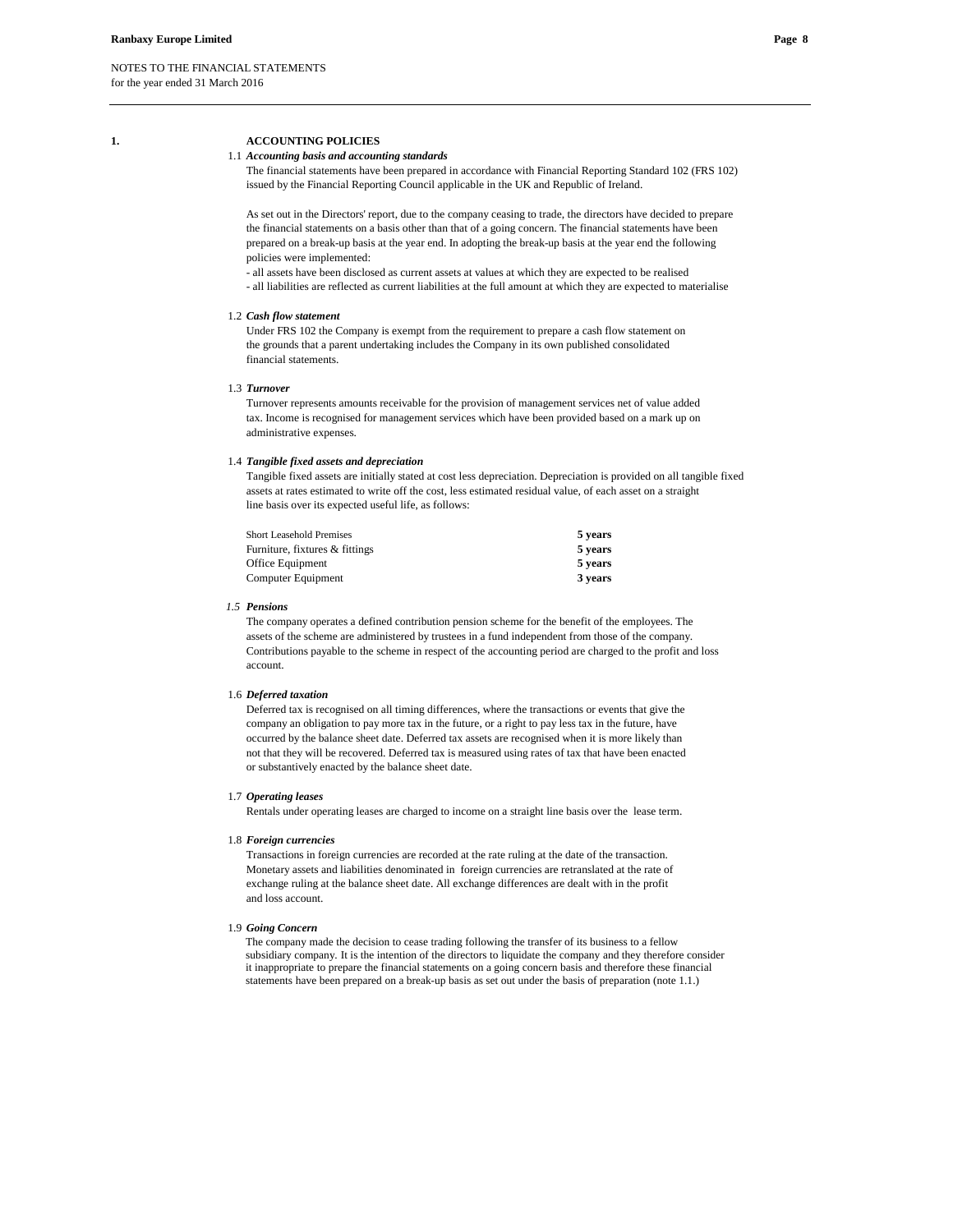NOTES TO THE FINANCIAL STATEMENTS for the year ended 31 March 2016 (Continued)

| <b>TURNOVER</b> |
|-----------------|

The turnover and profit before tax are attributable to the one principal activity of the company. An analysis of turnover is given below:

|    |                                                                            | 2016<br>£ | 2015<br>£ |
|----|----------------------------------------------------------------------------|-----------|-----------|
|    | Europe                                                                     | 1,230,747 | 2,423,443 |
|    | Asia                                                                       | 1,621,205 | 3,147,841 |
|    |                                                                            | 2,851,952 | 5,571,284 |
| 3. | <b>OTHER OPERATING CHARGES</b>                                             |           |           |
|    |                                                                            | 2016<br>£ | 2015<br>£ |
|    | Administrative expenses                                                    | 2,629,376 | 5,305,986 |
| 4. | PROFIT ON ORDINARY ACTIVITIES                                              |           |           |
|    |                                                                            | 2016      | 2015      |
|    | Profit on ordinary activities before taxation<br>is stated after charging: | £         | £         |
|    | Depreciation of tangible fixed assets                                      | 28,185    | 81,062    |
|    | Amounts receivable by the auditors, Anderson Shaw in respect of:           |           |           |
|    | Audit of these financial statements                                        | 4,500     |           |
|    | Amounts receivable by the auditors, KPMG LLP in respect of:                |           |           |
|    | Audit of these financial statements                                        |           | 6,300     |
|    | Other audit services                                                       |           | 4,200     |
|    | Rental of building including service charges                               | 97,534    | 346,825   |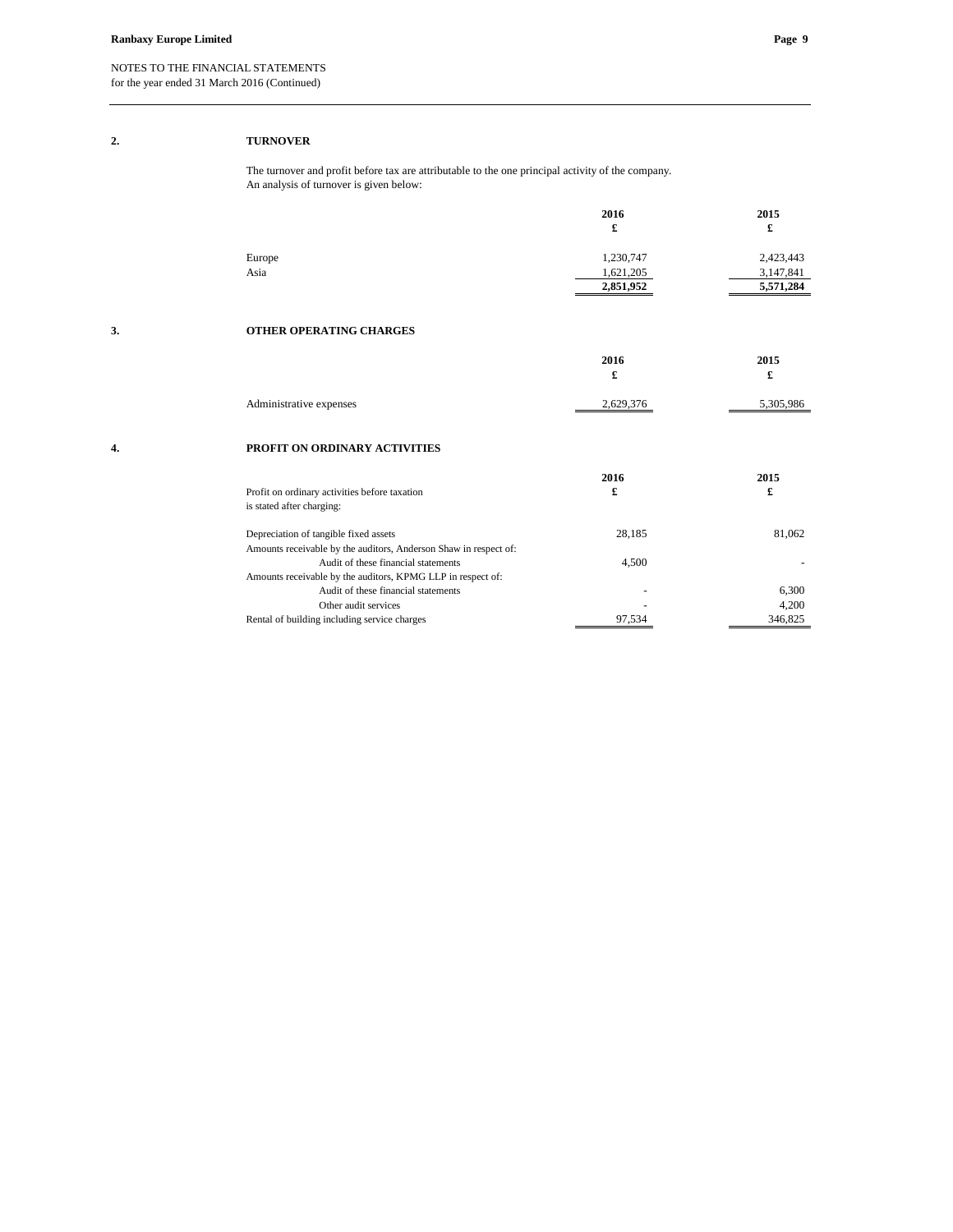# **5. TAX ON PROFIT ON ORDINARY ACTIVITIES**

|                                         | 2016   | 2015    |
|-----------------------------------------|--------|---------|
|                                         | £      | £       |
| Corporation tax at 20% (2015: 21%)      | 29.611 | 73,850  |
| Adjustments in respect of prior periods | 3,516  | 8,172   |
| Current year tax charge                 | 33,127 | 82,022  |
| Deferred tax (note 11)                  |        |         |
| Current Year                            | 30,525 | (7,756) |
| Total tax charge                        | 63,652 | 74.266  |
|                                         |        |         |

# **Factors affecting the tax charge for the period**

The tax assessed for the year is lower (2015: higher) than the standard rate of corporation tax in the United Kingdom at 20% (2015: 21%)

The difference is explained as follows:

| Profit on ordinary activities before taxation                                                             | 222,576  | 265,298 |
|-----------------------------------------------------------------------------------------------------------|----------|---------|
| Profit on ordinary activities multiplied by standard rate of corporation<br>tax in the UK 20% (2015: 21%) | 44.515   | 55,713  |
| <b>Effect of:</b>                                                                                         |          |         |
| Expenses not deductible for tax purposes                                                                  | 2.258    | 5,183   |
| Depreciation for the period in excess of capital allowances                                               | 2.117    | 10,337  |
| Other short term timing differences                                                                       | (19,279) | 2,617   |
| Adjustments in respect of prior years                                                                     | 3,516    | 8,172   |
| Current tax charge for the year.                                                                          | 33,127   | 82,022  |

# **Factors affecting future tax charges**

The standard rate of corporation tax effective from 1 April 2015 was 20% compared to an effective rate of 21% for the year ended 31 March 2015.

Effective from 1 April 2016 the enacted standard rate of corporation tax is 20%. The proposal set out in the Budget of 16 March 2016 is for this rate to remain unchanged until 2020 where it will reduce to 17%

# **6. TANGIBLE FIXED ASSETS**

|                     | <b>Short</b><br>Leasehold<br><b>Premises</b> | <b>Office</b><br>equipment | Computer<br>equipment | Furniture,<br>fixtures &<br>fittings | <b>Total</b> |
|---------------------|----------------------------------------------|----------------------------|-----------------------|--------------------------------------|--------------|
|                     | £                                            | £                          | £                     | £                                    | £            |
| At Cost:            |                                              |                            |                       |                                      |              |
| 1 April 2015        | 347,328                                      | 81,724                     | 223,393               | 105,379                              | 757,824      |
| <b>Additions</b>    |                                              |                            |                       |                                      |              |
| Disposals           | (347, 328)                                   | (81, 724)                  | (223, 393)            | (105, 379)                           | (757, 824)   |
| 31 March 2016       |                                              |                            |                       |                                      |              |
| Depreciation:       |                                              |                            |                       |                                      |              |
| 1 April 2015        | 329,327                                      | 64,227                     | 208,806               | 102,829                              | 705,189      |
| Charge for the year | 18,000                                       | 3,462                      | 4,253                 | 2,470                                | 28,185       |
| Disposals           | (347, 327)                                   | (67, 689)                  | (213,059)             | (105, 299)                           | (733, 374)   |
| 31 March 2016       |                                              |                            |                       |                                      |              |
| Net book value:     |                                              |                            |                       |                                      |              |
| 31 March 2016       |                                              |                            |                       |                                      |              |
| 31 March 2015       | 18,001                                       | 17,497                     | 14,587                | 2,550                                | 52,635       |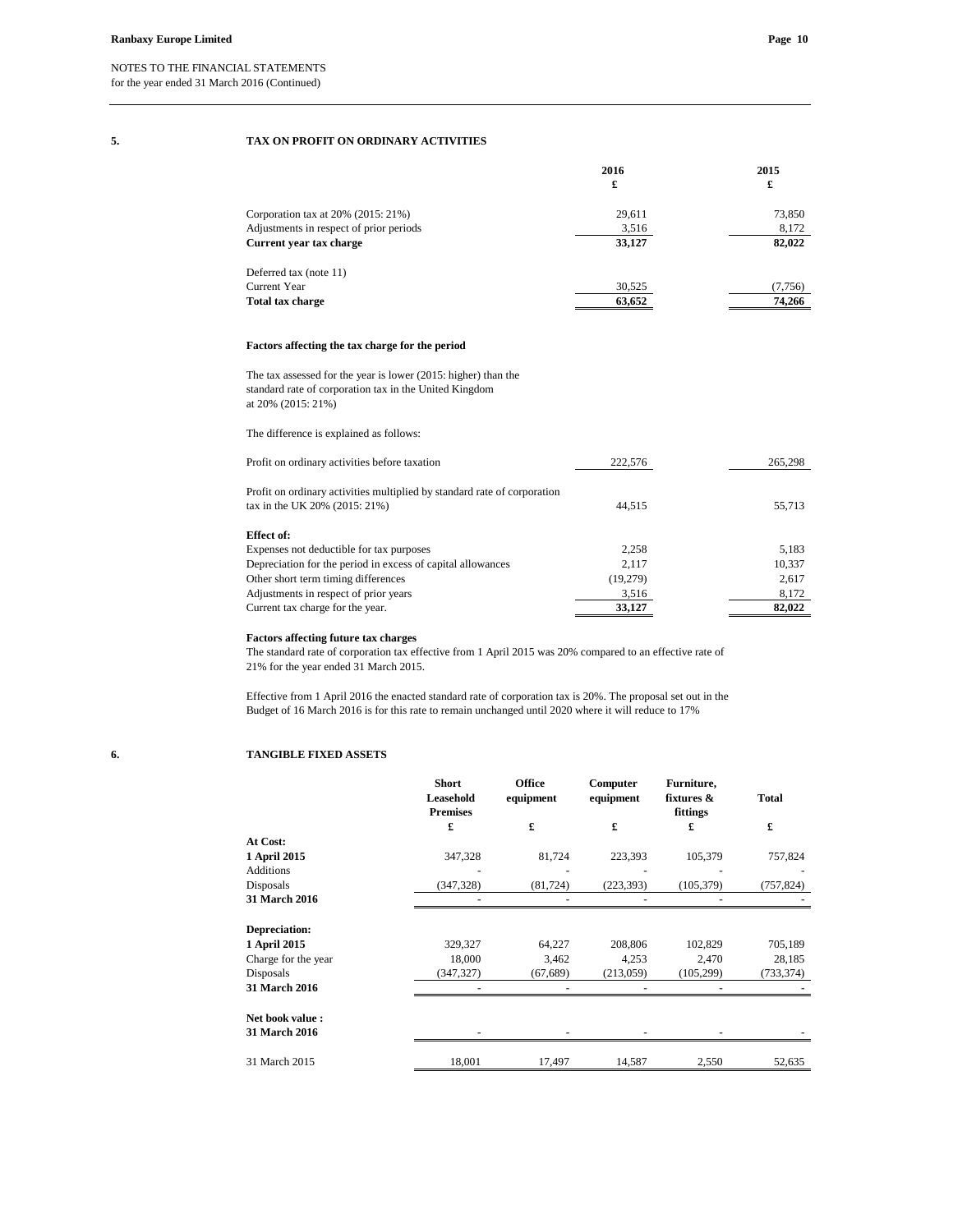NOTES TO THE FINANCIAL STATEMENTS for the year ended 31 March 2016 (Continued)

| 7.  | <b>INVESTMENTS</b>                                                                                                                                          |           | £                   |
|-----|-------------------------------------------------------------------------------------------------------------------------------------------------------------|-----------|---------------------|
|     | Shares at cost in group undertakings - subsidiaries<br>At 1 April 2015 and at 31 March 2016                                                                 |           | 6                   |
|     | The company owns:                                                                                                                                           |           |                     |
|     | 0.002% of the ordinary share capital of Ranbaxy (Thailand) Co. Ltd a company incorporated and operating<br>as a distributor of pharmaceuticals in Thailand. |           |                     |
|     | This investment has been reclassified during the year as a current investments held for sale                                                                |           |                     |
| 8.  | <b>DEBTORS:</b> amounts falling due within one year                                                                                                         |           |                     |
|     |                                                                                                                                                             | 2016<br>£ | 2015<br>£           |
|     | Amounts due from group undertakings                                                                                                                         | 652,799   | 1,610,116           |
|     | Other debtors                                                                                                                                               | 107,712   | 120,999             |
|     | Prepayments and accrued income                                                                                                                              |           | 197,307             |
|     | Deferred tax (see note 11)                                                                                                                                  | 760,511   | 30,525<br>1,958,947 |
|     |                                                                                                                                                             |           |                     |
| 9.  | <b>CREDITORS:</b> amounts falling due within one year                                                                                                       |           |                     |
|     |                                                                                                                                                             | 2016<br>£ | 2015<br>£           |
|     | <b>Trade Creditors</b>                                                                                                                                      | 2,969     | 6,727               |
|     | Amounts owed to group undertakings                                                                                                                          | 515,760   | 440,097             |
|     | Corporation tax                                                                                                                                             | 12,847    | 41,720              |
|     | Social security costs and other taxes                                                                                                                       | 15,957    | 253,570             |
|     | Accruals and other creditors                                                                                                                                |           | 497,137             |
|     |                                                                                                                                                             | 547,533   | 1,239,251           |
| 10. | PROVISION FOR LIABILITIES AND CHARGES                                                                                                                       |           |                     |
|     |                                                                                                                                                             |           | £                   |
|     | 1 April 2015                                                                                                                                                |           | 135,955             |
|     | Movement in the year                                                                                                                                        |           | (135, 955)          |
|     | 31 March 2016                                                                                                                                               |           |                     |
|     | Provision for Liabilities and Charges provided in the financial statements is set out below:                                                                |           |                     |
|     |                                                                                                                                                             | 2016      | 2015                |
|     |                                                                                                                                                             | £         | £                   |
|     | <b>Dilapidation Provision</b>                                                                                                                               |           | 74,265              |
|     | Provision for onerous contracts                                                                                                                             |           | 61,690              |
|     |                                                                                                                                                             |           | 135,955             |
|     |                                                                                                                                                             |           |                     |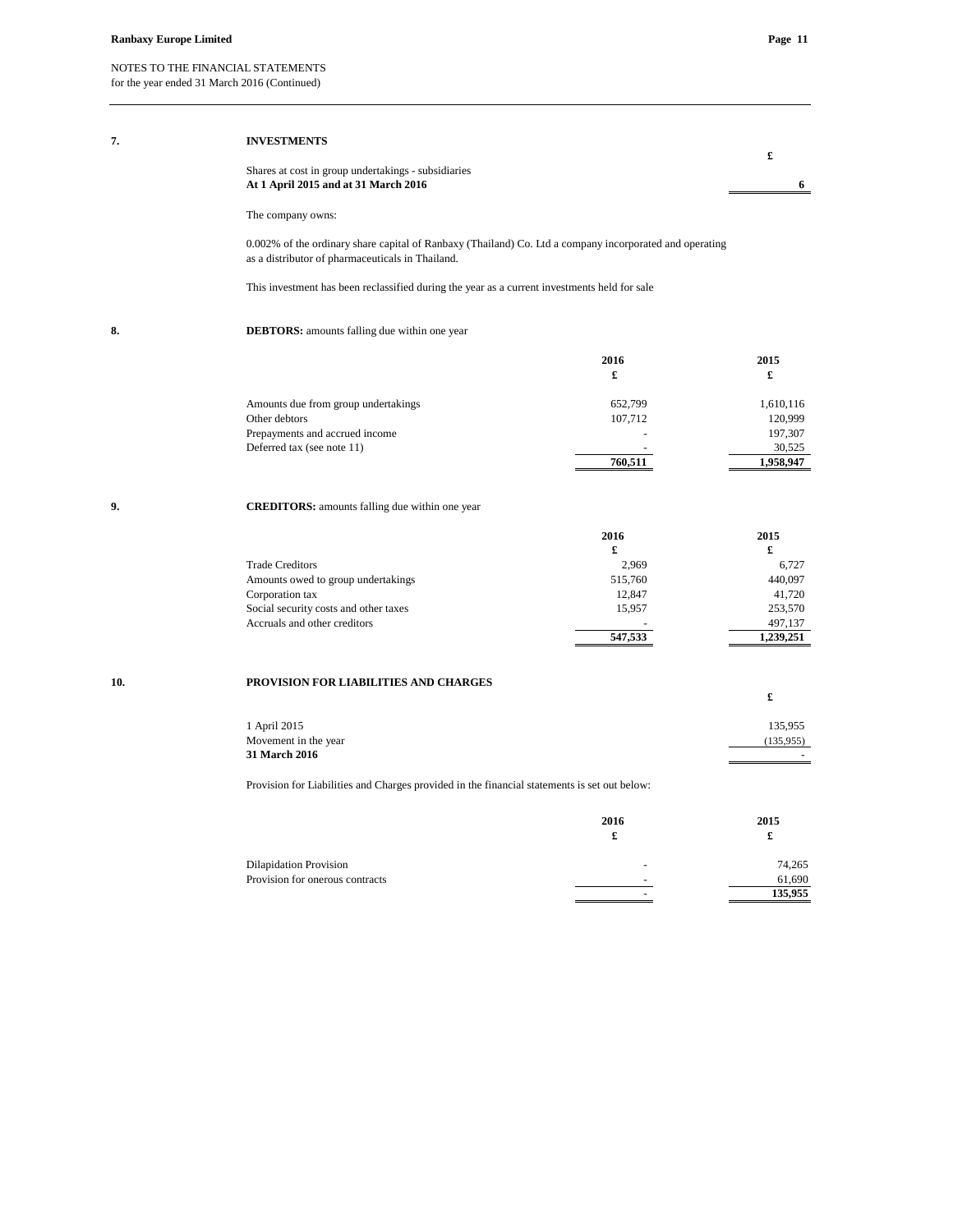# **Ranbaxy Europe Limited Page 12**

NOTES TO THE FINANCIAL STATEMENTS for the year ended 31 March 2016 (Continued)

| 11. | <b>DEFERRED TAXATION</b>                                                                                                                                                                                                                                                 |                    |                    |
|-----|--------------------------------------------------------------------------------------------------------------------------------------------------------------------------------------------------------------------------------------------------------------------------|--------------------|--------------------|
|     |                                                                                                                                                                                                                                                                          |                    | £                  |
|     | 1 April 2015<br>Movement in the year<br>At 31 March 2016 (see note 8)                                                                                                                                                                                                    |                    | 30,525<br>(30,525) |
|     | Deferred taxation provided in the financial statements is set out below:                                                                                                                                                                                                 |                    |                    |
|     |                                                                                                                                                                                                                                                                          |                    |                    |
|     |                                                                                                                                                                                                                                                                          | 2016<br>£          | 2015<br>£          |
|     | Accelerated capital allowances                                                                                                                                                                                                                                           |                    | 11,246             |
|     | Other timing differences                                                                                                                                                                                                                                                 |                    | 19,279<br>30,525   |
|     |                                                                                                                                                                                                                                                                          |                    |                    |
| 12. | <b>EMPLOYEE NUMBERS AND REMUNERATION</b>                                                                                                                                                                                                                                 |                    |                    |
|     |                                                                                                                                                                                                                                                                          | 2016               | 2015               |
|     | Aggregate payroll costs, including directors, were as follows:                                                                                                                                                                                                           | £                  | £                  |
|     | Wages and salaries                                                                                                                                                                                                                                                       | 1,715,228          | 2,443,909          |
|     | Social security costs<br>Pension Costs                                                                                                                                                                                                                                   | 145,076<br>46,002  | 301,626<br>118,508 |
|     |                                                                                                                                                                                                                                                                          | 1,906,306          | 2,864,043          |
|     | The pension costs for the year includes an outstanding balance of $\text{fail}$ (2015: £12,203).                                                                                                                                                                         |                    |                    |
|     | Average number of employees, analysed by category was as follows:                                                                                                                                                                                                        |                    |                    |
|     |                                                                                                                                                                                                                                                                          | 2016               | 2015               |
|     |                                                                                                                                                                                                                                                                          | Nos.               | Nos.               |
|     | Management/administration                                                                                                                                                                                                                                                | 9                  | 24                 |
| 13. | <b>DIRECTORS' EMOLUMENTS</b>                                                                                                                                                                                                                                             |                    |                    |
|     |                                                                                                                                                                                                                                                                          | 2016               | 2015               |
|     |                                                                                                                                                                                                                                                                          | £                  | £                  |
|     | Emoluments for the Directors during the period were:                                                                                                                                                                                                                     |                    |                    |
|     | Remuneration for services as director                                                                                                                                                                                                                                    | 555,480            | 669,708            |
|     | Compensation for loss of office                                                                                                                                                                                                                                          | 202,632<br>758,112 | 669,708            |
|     |                                                                                                                                                                                                                                                                          |                    |                    |
|     | Two directors were remunerated by the company. All other directors were remunerated by fellow group<br>companies. Remuneration paid to directors by fellow group companies does not include any amounts in respect of<br>qualifying services for Ranbaxy Europe Limited. |                    |                    |
|     | The total emoluments of the highest paid director were £405,396 (2015: £400,818) and Company pension<br>contributions of £nil (2015: £nil) were made to a money purchase pension scheme.                                                                                 |                    |                    |
| 14. | <b>SHARE CAPITAL</b>                                                                                                                                                                                                                                                     |                    |                    |

| Called up, allotted and fully paid at 1 April |        |        |
|-----------------------------------------------|--------|--------|
| and at 31 March                               |        |        |
| $(10,000)$ ordinary shares of £1 each)        | 10.000 | 10.000 |
|                                               |        |        |

**2016 2015 £ £**